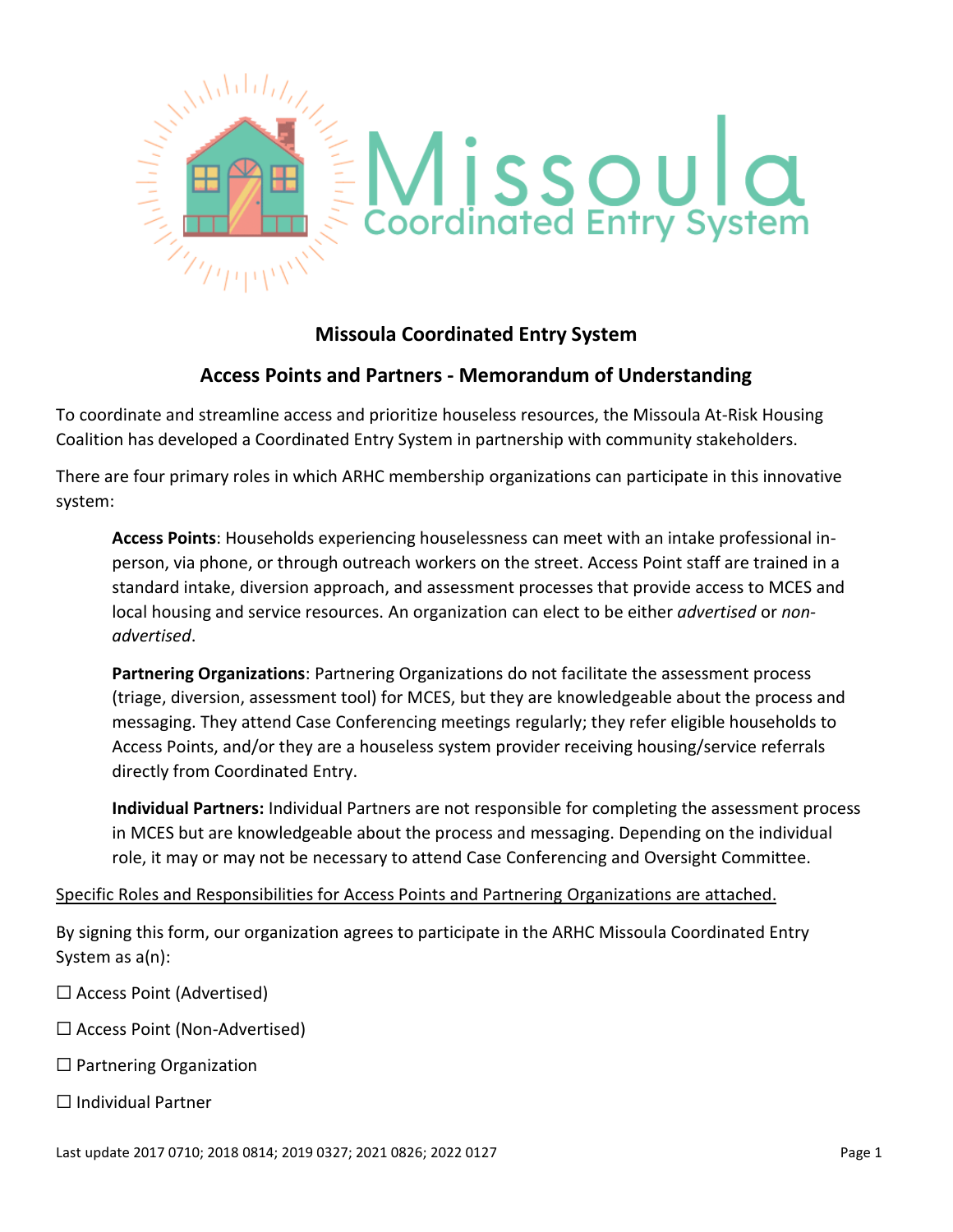*I confirm that my organization/self will adhere to the attached responsibilities, and I will contact the MCES Lead Entity immediately if I have any questions or concerns.*

| <b>Organization (if applicable)</b> |                  |      |
|-------------------------------------|------------------|------|
| <b>Name and Title (Printed)</b>     | <b>Signature</b> | Date |
| <b>MCES Lead Entity (Printed)</b>   | <b>Signature</b> | Date |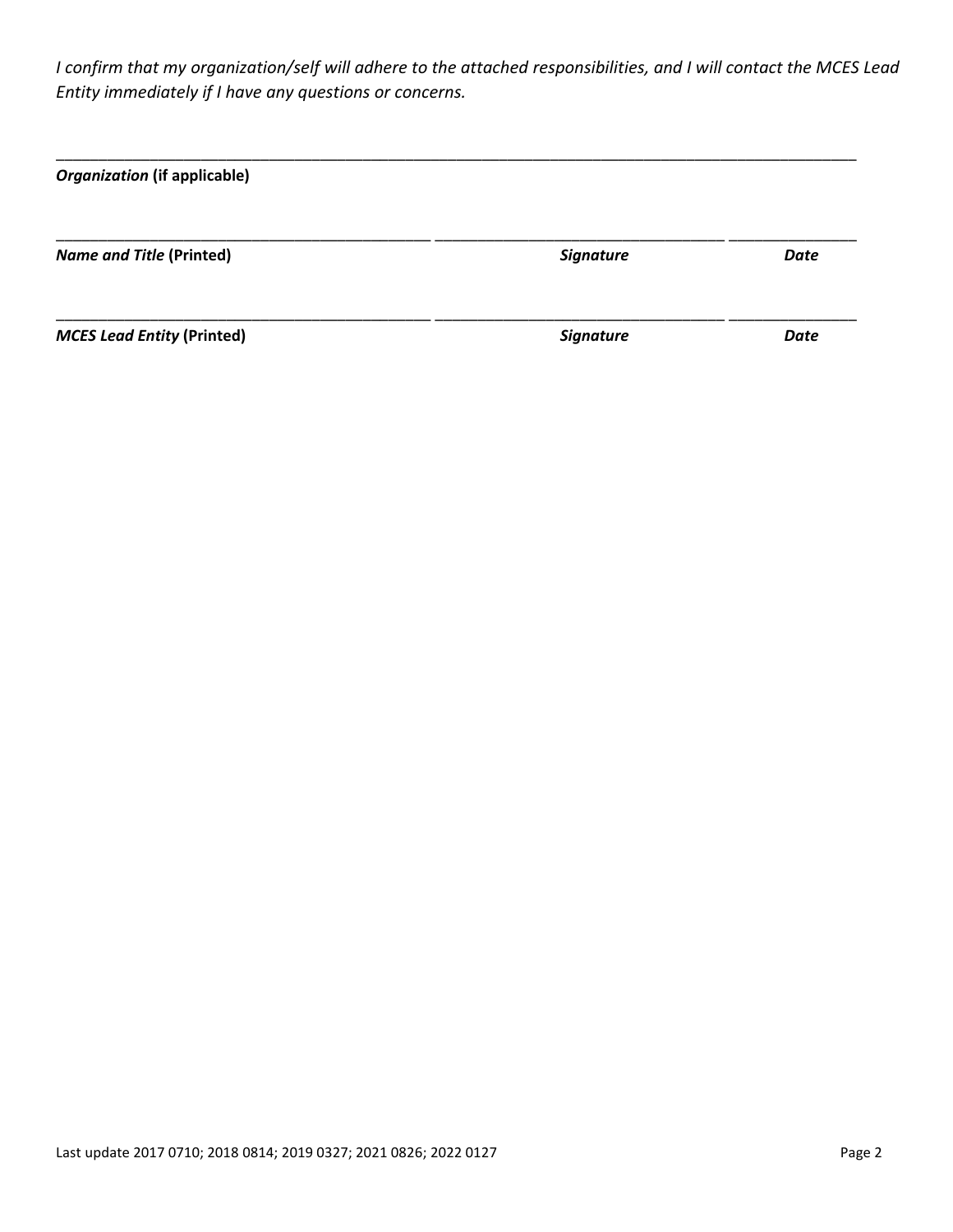### **Access Point and Partnering Organization Responsibilities:**

- Read and understand the following:
	- [Notice CPD-17-01;](https://www.hudexchange.info/resources/documents/Notice-CPD-17-01-Establishing-Additional-Requirements-or-a-Continuum-of-Care-Centralized-or-Coordinated-Assessment-System.pdf) the January 2017 HUD Notice establishes specific local coordinated entry systems requirements.
	- [Montana CoC-HMIS & Coordinated Entry Release of Information / Data Entry Disclosure, Client](https://drive.google.com/file/d/1twLaOvinvguy8V8yRjC7KyD-0ftBSG6X/view?usp=sharing)  [Consent & Service Matching](https://drive.google.com/file/d/1twLaOvinvguy8V8yRjC7KyD-0ftBSG6X/view?usp=sharing)
	- [Authorization for use only by HIPAA Covered Entities](https://drive.google.com/file/d/1kXSksaYzlZzTLGlNtd60YchFfufIsFqQ/view) (if applicable)
	- [HMIS Participation Agreement](https://drive.google.com/file/d/1HDou9WO7SzPDeeaJmW6skjGtH_POBM34/view) (if applicable)
	- [HMIS Policies and Procedures](https://docs.google.com/document/d/1Ot2g6QQYCltTaAT_blaqYQwSNIqmKNH0fO8jmxXqo34/edit) (if applicable)
	- [MCES Policies and Procedures](https://drive.google.com/open?id=1s65_M01yNf-ee8t8xyX5wZwI3yCspoq8)
	- [MT CoC Statewide CES Policies and Procedures](https://drive.google.com/open?id=16VxaToHWw4wdVgXVqiGCyXvlpYZrQDsn)
	- Your organization's confidentiality agreement/policy and privacy rights
	- The MCES Grievance Procedure (see MCES Policies and Procedures)
- Designate one point of contact for the MCES Lead Entity to communicate directly and a backup person in their absence.
	- Primary Point of Contact
		- Name: \_\_\_\_\_\_\_\_\_\_\_\_\_\_\_\_\_\_\_\_\_\_\_\_\_\_\_\_\_\_\_\_\_\_\_\_\_\_\_\_\_\_\_\_\_\_\_\_\_\_\_\_\_\_\_\_\_\_\_\_\_\_\_
		- $\blacksquare$  Email:  $\blacksquare$
	- Backup Point of Contact
		- Name: \_\_\_\_\_\_\_\_\_\_\_\_\_\_\_\_\_\_\_\_\_\_\_\_\_\_\_\_\_\_\_\_\_\_\_\_\_\_\_\_\_\_\_\_\_\_\_\_\_\_\_\_\_\_\_\_\_\_\_\_\_\_\_
		- $\blacksquare$  Email:  $\blacksquare$

#### **Additional Responsibilities:**

- **Dedicate specific staff** trained (upfront and ongoing) in triage, diversion, MCES assessment process, and data input into HMIS.
- In the rare instance when an Access Point is unable to facilitate the complete assessment process when a household/person shows up in person or calls for housing and service assistance, Access Point staff will **facilitate a warm-handoff to another assessor or Access Point.** We want to avoid sending a household/person to another organization when we have not confirmed that there is actual help/assistance on the other end. It is also essential that the referring person/organization provide the assessor/organization with pertinent information about the household/person. Examples of a warm handoff include: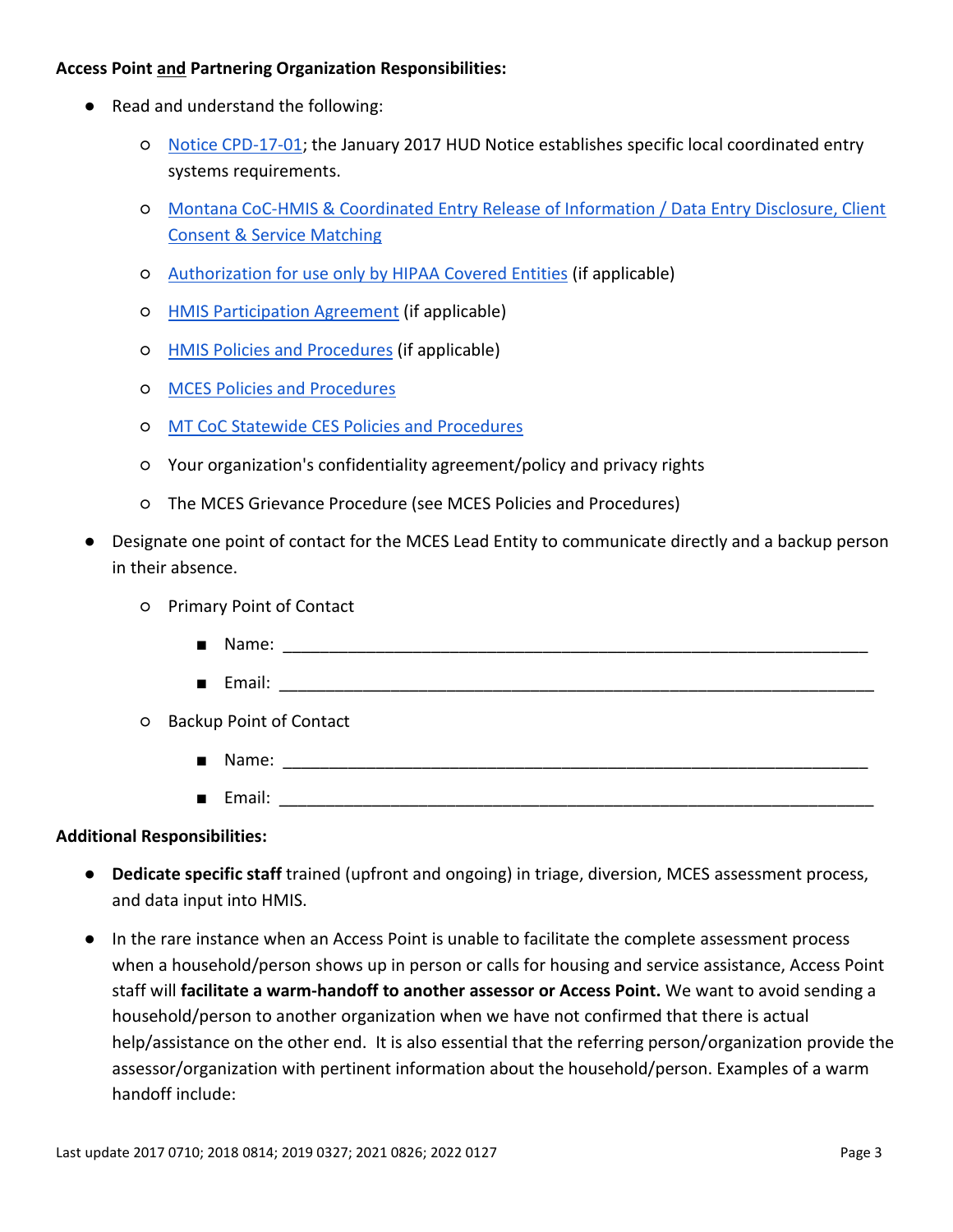- Offering the household/person an organization phone to call 2-1-1 or offer/provide private space for the household/person to call 2-1-1 with their phone.
- Calling The Pov's Homeless Outreach Team (HOT) to see if they can come to your organization and meet with the household/person: 406-493-7955 (M-F, 9-5).
- If the phone is a perceived barrier and/or the HOT Team is unavailable, call another appropriate Access Point on the household/person's behalf or together and let them know you will refer a household/person to them. Ensure the household/person knows how to get to the specific organization and that the receiving organization knows that the household/person is on their way.
- **Provide triage, diversion, and assessment services for all eligible households experiencing houselessness who enter your organization, regardless of their eligibility for your specific program or services.** The coordinated entry process must offer the same assessment approach at all access points, and all access points must be usable by all people who may be experiencing houselessness or at-risk of houselessness, per the January 2017 HUD Notice (CPD-17-01).
- **Track diversion attempts and outcomes in HMIS.** When not doing direct and immediate entry into HMIS, assessors must use the appropriate MCES paper tools in real-time data, not based on memory. Data must be entered into HMIS within 48 hours.
- **Commit to the importance of data quality** and record the most accurate, consistent, and timely information in HMIS.
- **Attend twice-monthly Oversight Committee meetings** coordinated by MCES Lead Entity to ensure consistency of triage, diversion, and assessment services at all access points.
- Subscribe to MCES messaging as determined by the MCES Oversight Committee, ensuring households and stakeholders hear the same information and receive equal access to diversion and assessment services, regardless of the access point they enter.
- Commit to bringing challenges/concerns to Oversight meetings and address them as a community team.
- Be dynamic and adaptable as we learn what processes and procedures are most effective in our CoC Geographic Region; change may be frequent, based on local learning/experience. All Access Points are responsible for adapting to changes.

## **Additional Advertised Access Point Responsibility:**

● Consent to the broad advertisement of your organization as an access point for people experiencing houselessness to access when in need of housing/services.

## **Organizations receiving MCES housing and service referrals agree to the following:**

● Commit to ensuring the community meets the requirements as outlined by HUD: